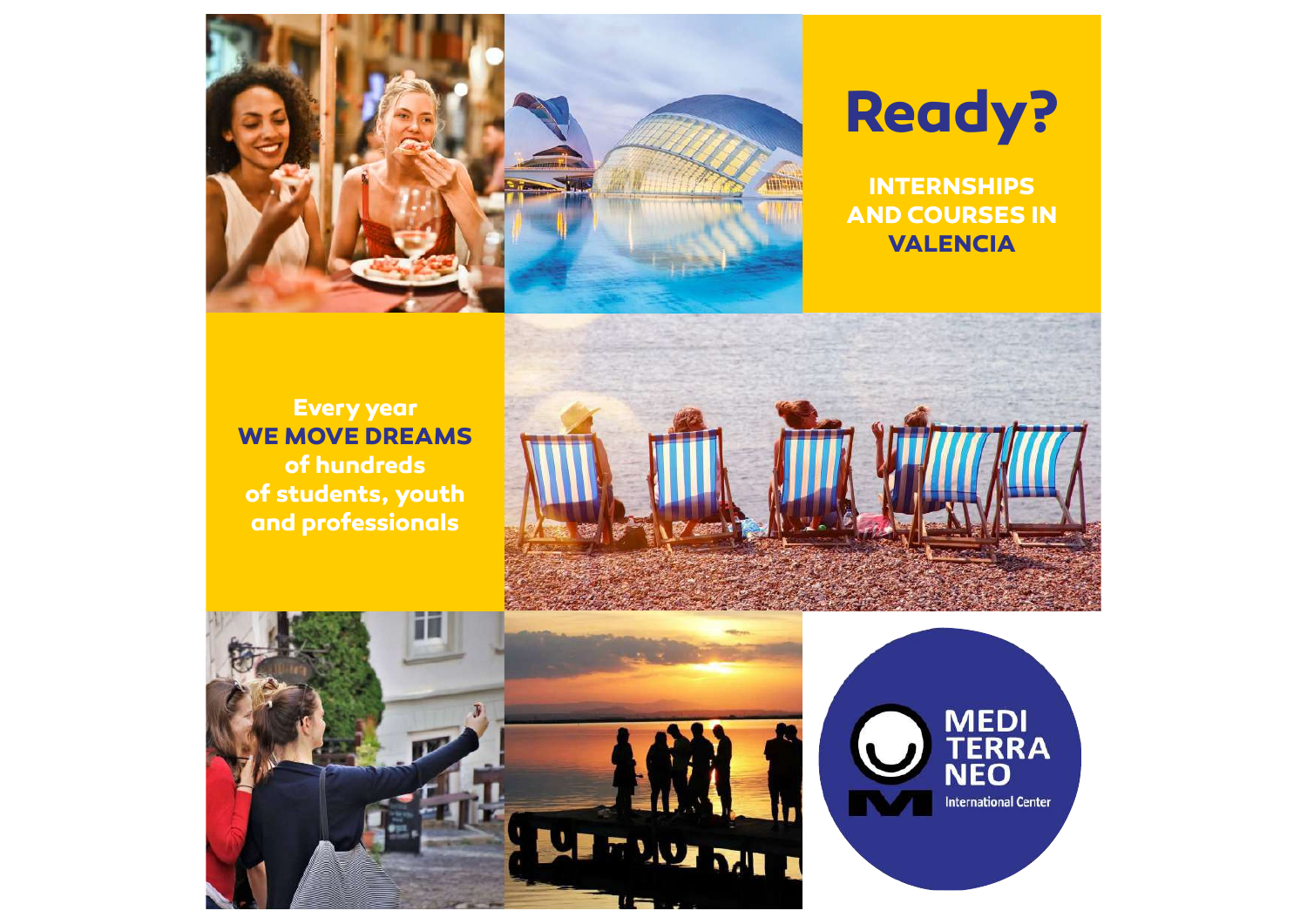# **WHO WE ARE**

We are a passionate and experienced team which forms part of the private VET School Mediterráneo Culinary Center in Valencia, Spain.

#### **WE DEAL WITH ERASMUS+ SPECIALIZED**

training and mobility projects in both students and adults education.

Our main aim is to host students and professionals coming from other countries and organize their whole stay in Valencia.

### **THE KA1, PON & POR INTERNSHIPS ARE NOT ONLY FOR CHEFS**

waiters, tourism, food and beverage industry, hospitality and catering staff but also for retail, IT services, hairdressers, make up and beauty, physiotherapy, health, nursing, mechanics, electricity, electronics, environment, plumbing, trade, commerce, transports, logistics, agriculture, administration, arts, automotive industry, education, social services and for other vocational training schools.

#### **WE ARE CURRENTLY PARTNERS OF EUROPEAN KA2 RESEARCH PROJECTS**

where we give our contribution in creating new didactic units and new types of knowledge in gastronomy, sustainable business in the hospitality sector, intercultural communication, language learning and agriVET feld.

We collaborate with a large number of private companies, national corporations, organizations and NGOs in the city of Valencia that host participants.

#### **WE ORGANISE TEACHING, TRAINING AND LEARNING ACTIVITIES WITH PERSONALIZED MONITORING**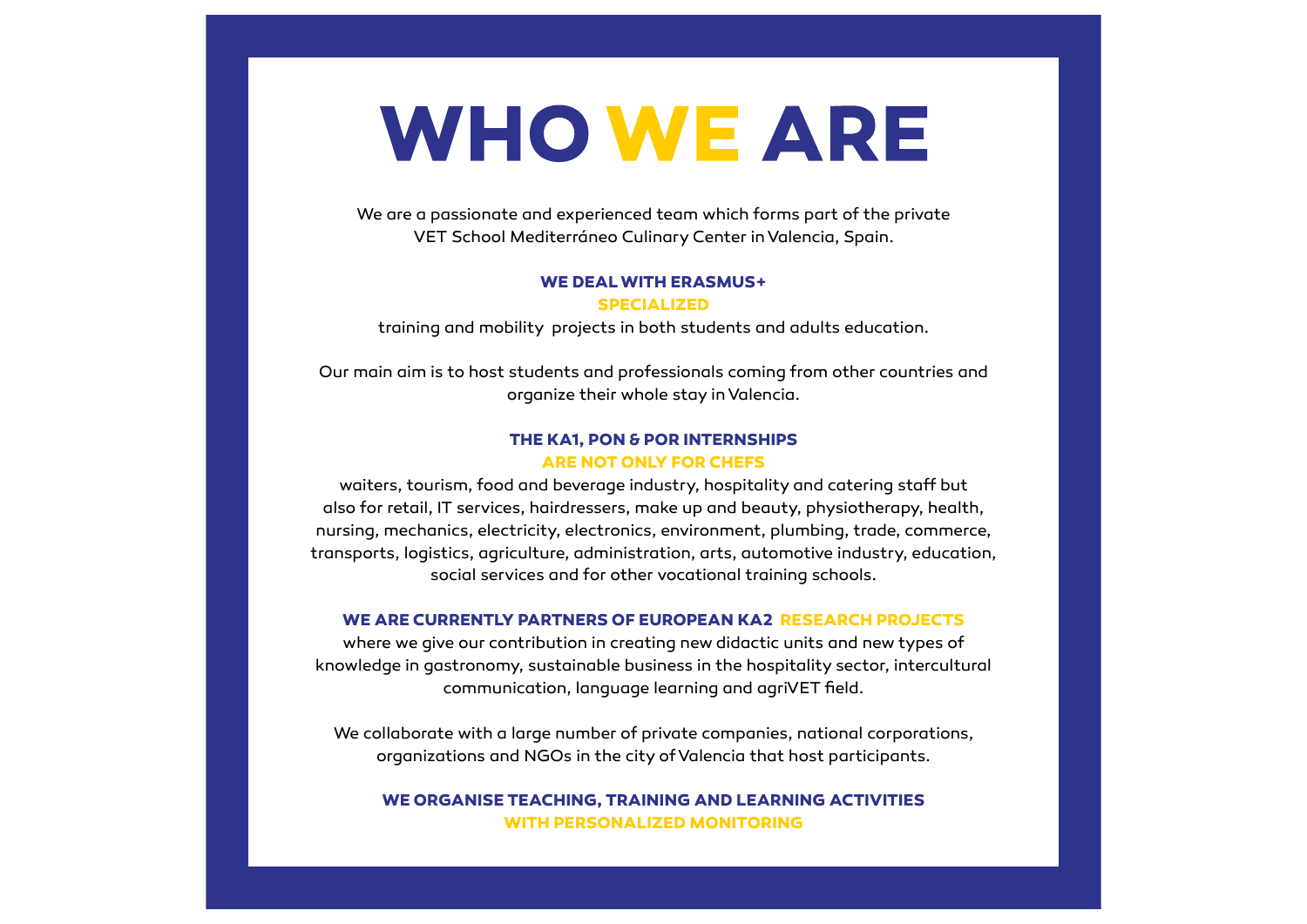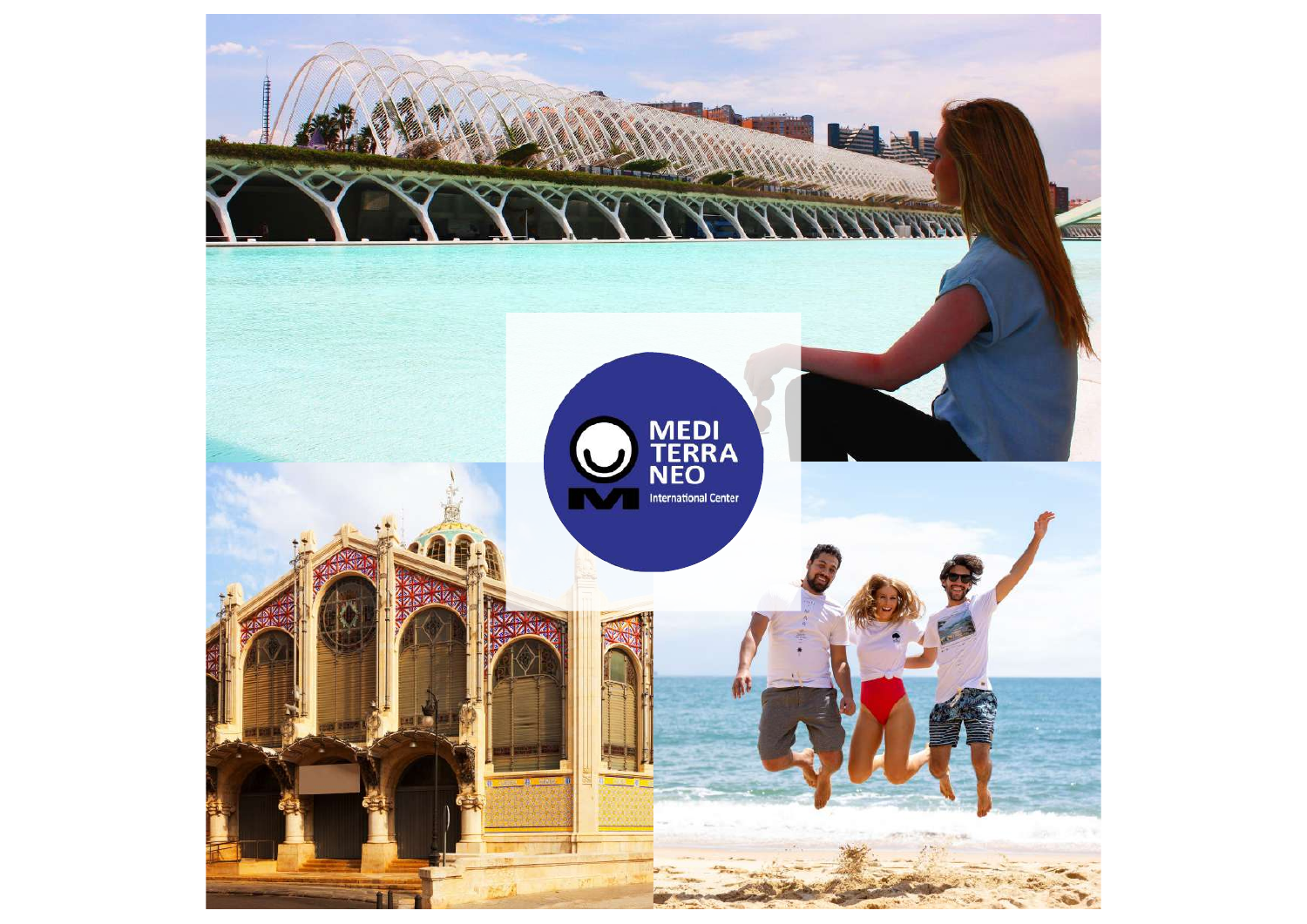# **VALENCIA** THE PLACE TO BE

Each course, more than 10.000 foreign students choose Valencia as their training centers and universities.

Being the third largest city in Spain, our Mediterranean climate allows you to enjoy its 25 kilometers of coast for many months.

Valencia is always found among the top 5 of the best European cities because it is a very easy and pleasant place to live.

The city is especially known for its impressive and modern monuments like the City of Sciences (its fve futuristic buildings are a must go)

Public transport is well developed and the subway network now has 9 lines and continues to expand. Line 3 connects with the airport, located just 8 kilometers from away the center of Valencia.

Valencia is also known for its famous festivities such as Las Fallas, an unique folk festival both artistic, religious, gastronomic, musical, pyrotechnic and intergenerational.

Vibrant nightlife and cultural scene.

Paella and horchata birthplace.

### **HERE WE ARE LUCKY BECAUSE THE SUN IS PLUGGED IN 2.660 HOURS PER YEAR!**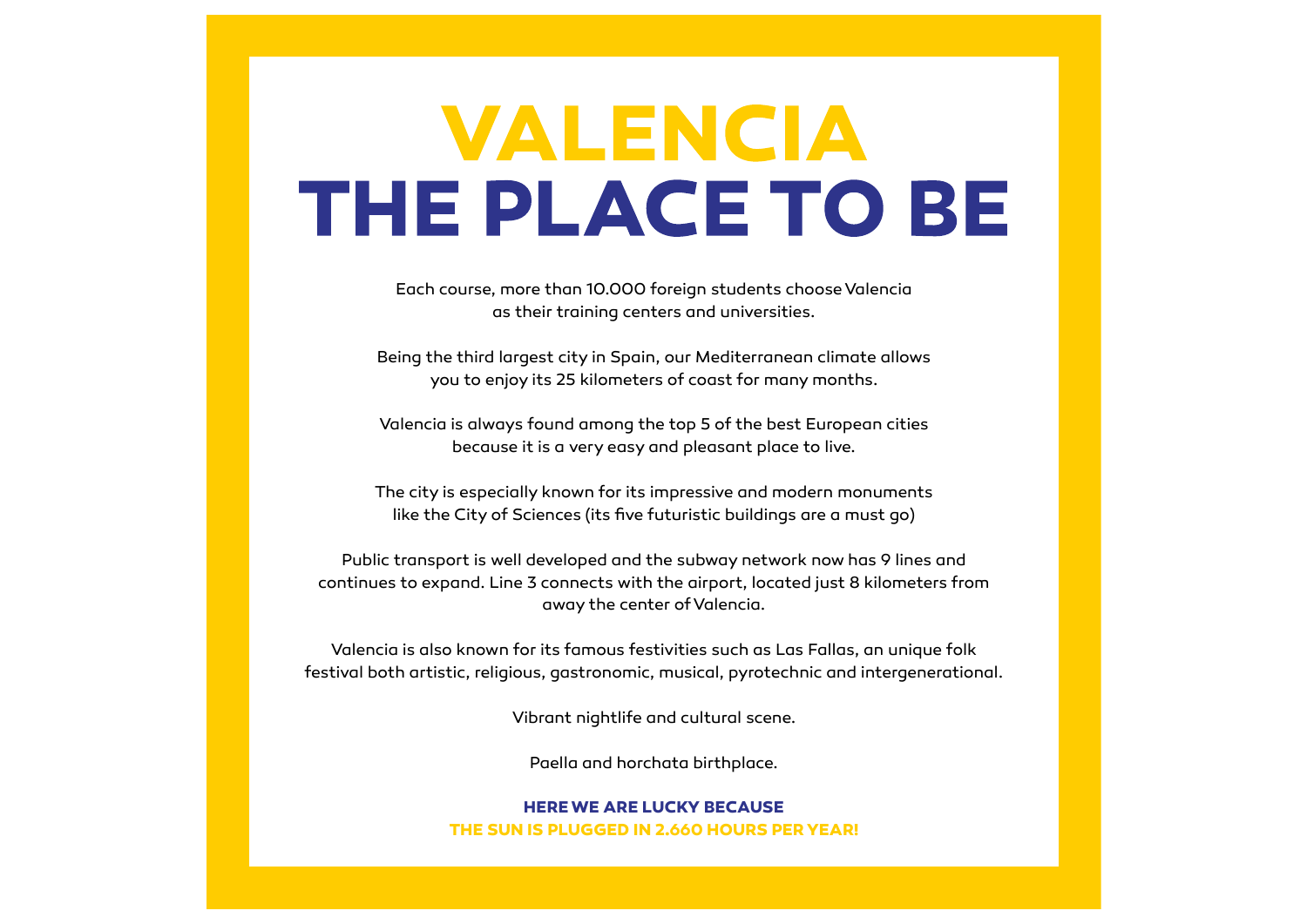# **OUR SERVICES**



#### **MONITORING & TUTORING**

We welcome all our participants on arrival, organising a landing meeting introduction to work placement in our school. We provide personal and professional support –ask for our 24/7 service-.

#### **INTERNSHIPS**

Provides all necessary support to fulfl any training agreement, or document that may be required



#### **JOB SHADOWING AND VISITS**

We organise job shadowing and professionals visits



#### **PROFESSIONAL UPDATE COURSES**

We provide different courses of 1 or 2 weeks duration or customised activities

#### **CERTIFICATES & EUROPASS**  $\mathcal{L}_{\mathcal{A}}$

• Certifcate Mediterráneo International • Work placement certifcate



#### **ACCOMMODATION**

Spanish hosting families, or fully equipped and comfortable fats shared with other youngsters. For teachers and school staff hotels/apartments

### **TRANSPORT & TRANSFER TO/FROM AIRPORT**



#### **CULTURAL ACTIVITIES**  Visit to City of Arts and Sciences, Bike tour & boat trip and City tour